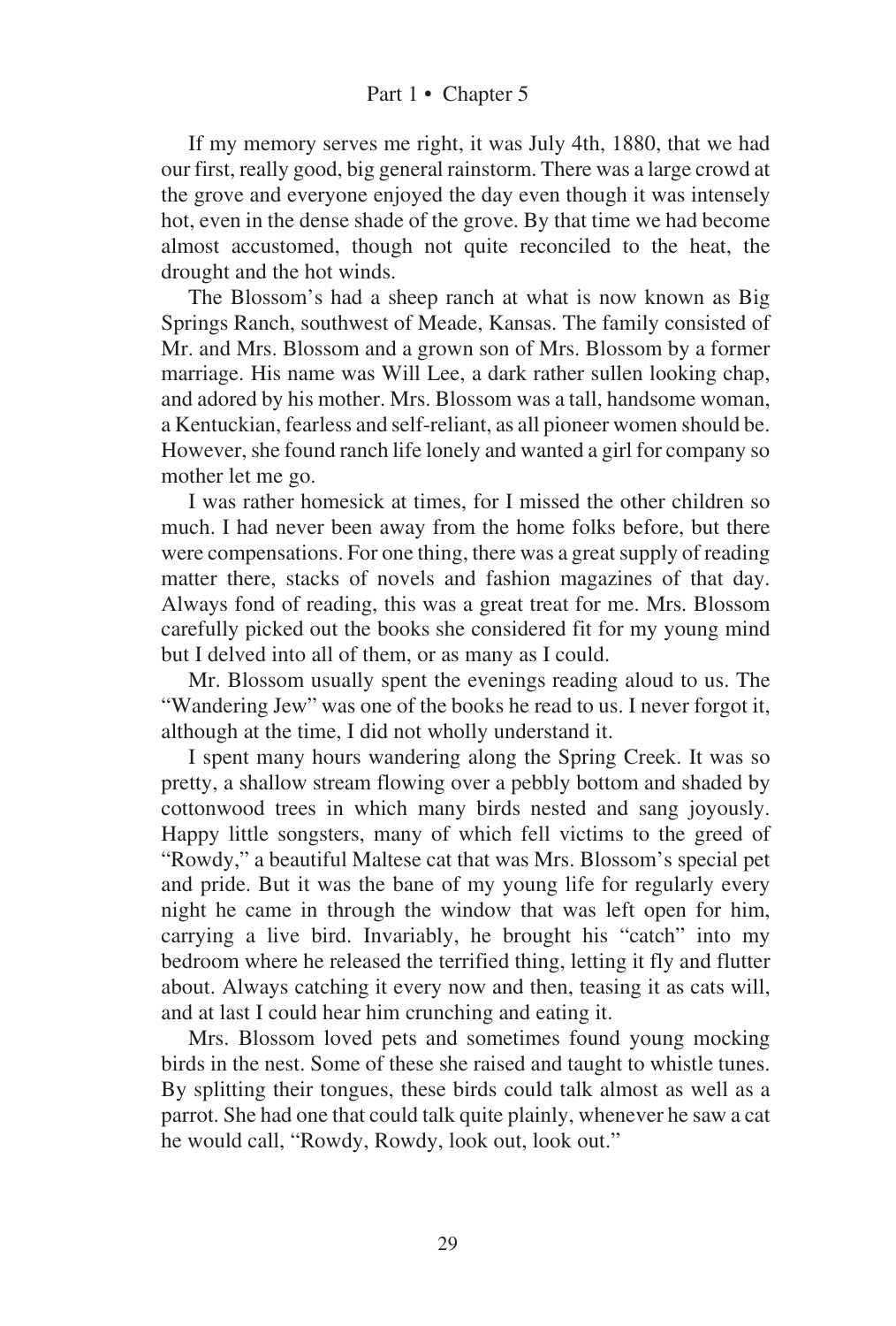## Cimarron Chronicles

Being a Kentuckian, Mrs. Blossom loved good horses and knew how to handle and train them. She had a team of driving horses that were beauties and real steppers. Once every two weeks or so, they were hitched to the buckboard and we would drive up to the settlement for the mail. We always stopped at my home for a little visit and those were red letter days for me, for I was very lonely, at times, and wished with all my heart for the little sister and cousins who were my playmates at home.

After I had been at the ranch a short time Will Lee, the son, became tired of the lonely life of a sheepherder and decided he would try the more glamorous life of a cowboy. So much against his mother's wishes, he left home and for a time she did not know where he was and was greatly worried. However, by diligent inquiry he was finally located at a ranch about a days journey east of the home. Mrs. Blossom decided she would go to him and if possible persuade him to return home as winter was coming and there would be little chance for a green hand to be kept on at the cattle ranch during the winter months. So taking me with her one morning, we started for our unknown destination. She knew the general direction we must take but there were no roads to follow so we set off across country.

By noon we reached Uncle John's sheep ranch where we found my cousin Silas in charge of the herd and we stopped at his dark little dugout for something to eat. He set out for us what he had cooked, which was a pot of beans that had been prepared the day before and they were just slightly soured, so we had to count them as 'out' and that left biscuits, sorghum and coffee. After a rest and some further information as to our destination, we continued on our way to the east.

All afternoon we drove, mostly across rough country and without seeing a human being. Toward evening we came across several bunches of grazing cattle and this was an encouraging sign but as the sun sank low and still lower, we still had yet found no sign of the ranch we sought. Mrs. Blossom became worried and considered the possibility of having to spend the night in the open wilds. Then just as the sun was sinking from sight, we saw, coming in our direction, a solitary rider who proved to be a line rider from the outfit we were looking for. He was a friendly Texan and when Mrs. Blossom told him she was looking for her young son he told her Will was in camp and that he would show us the way in. Our meeting this cowboy was fortunate indeed, for we were still some distance from the camp that was but an incomplete dugout in the hillside near a little creek and it was after dark when we finally arrived.